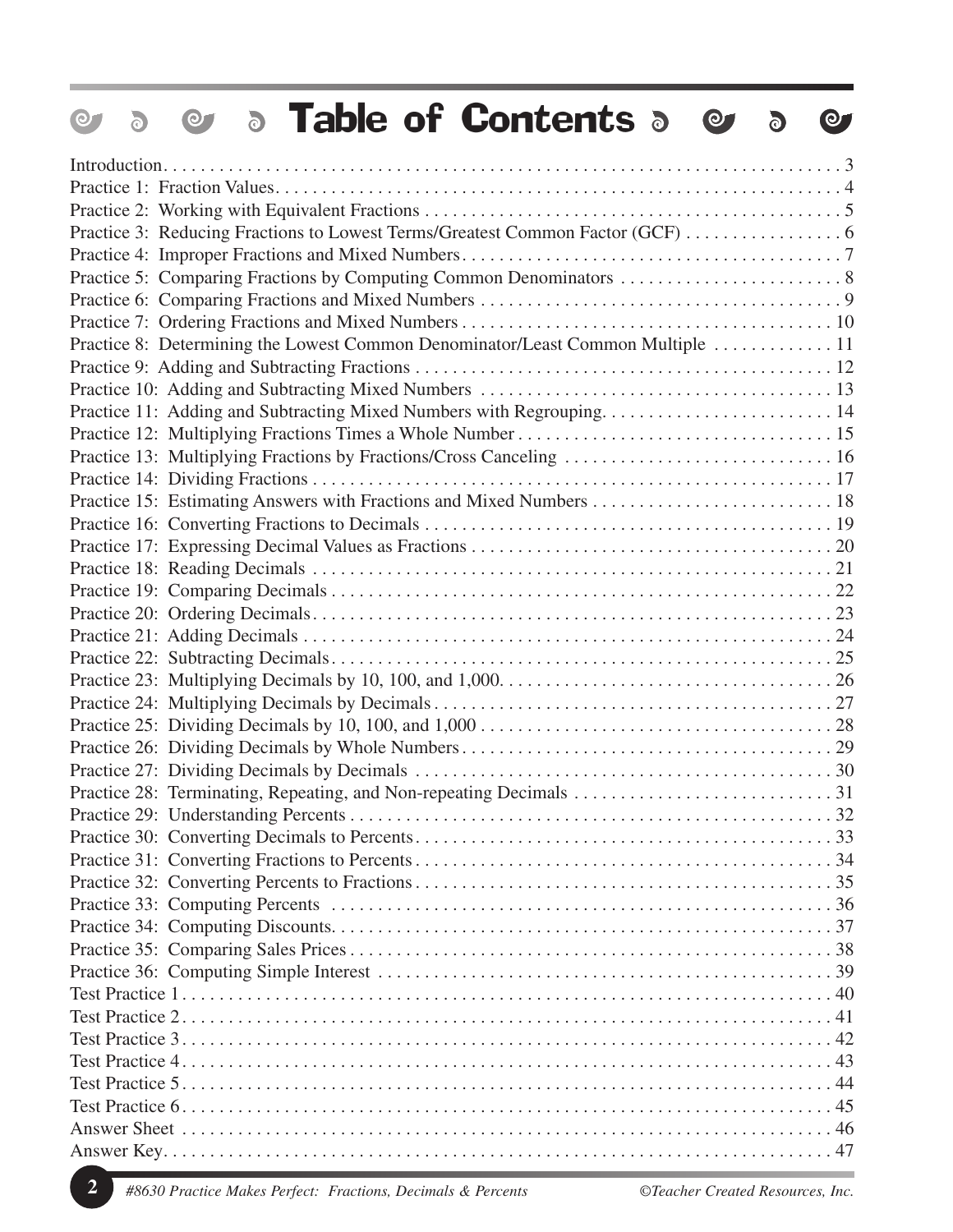| <b>Practice 14</b>                                                                                                                                                                  | $\overline{6}$                                                                                                                                                       |                                      |                                                                                                                                    |  |
|-------------------------------------------------------------------------------------------------------------------------------------------------------------------------------------|----------------------------------------------------------------------------------------------------------------------------------------------------------------------|--------------------------------------|------------------------------------------------------------------------------------------------------------------------------------|--|
| To divide two fractions: $\frac{3}{4} \div \frac{1}{4} =$<br>2. Change the sign to multiplication (x).<br>Multiply the fractions.<br>3.<br>Reduce the answer to lowest terms.<br>4. | 1. Get the reciprocal of the second fraction by inverting<br>the fraction (turning it upside down). $\frac{1}{4}$ becomes $\frac{4}{1}$ .                            | Reminder                             | $rac{3}{4} \div \frac{1}{4} =$<br>$\frac{3}{4} \times \frac{4}{1} = \frac{12}{4} = 3$                                              |  |
| 1. $\frac{2}{3} \div \frac{1}{2} =$                                                                                                                                                 | 2. $\frac{3}{4} \div \frac{1}{3} =$<br>$\frac{2}{3} \times \frac{2}{1} = \frac{4}{3} = 1 \frac{1}{3}$ $\frac{3}{4} \times \frac{3}{1} = \frac{9}{4} = 2 \frac{1}{4}$ | 3. $\frac{4}{5} \div \frac{2}{3} =$  | Directions: Divide these fractions. Reduce to lowest terms. The first two are done for you.<br>4. $\frac{4}{5} \div \frac{1}{5}$ = |  |
| 5. $\frac{3}{7} \div \frac{1}{7}$ =                                                                                                                                                 | 6. $\frac{2}{5} \div \frac{1}{2} =$                                                                                                                                  | 7. $\frac{3}{6} \div \frac{1}{2} =$  | 8. $\frac{2}{8} \div \frac{1}{4} =$                                                                                                |  |
| 9. $\frac{2}{3} \div \frac{4}{6} =$                                                                                                                                                 | 10. $\frac{1}{4} \div \frac{4}{1} =$                                                                                                                                 | 11. $\frac{2}{7} \div \frac{7}{2} =$ | 12. $\frac{5}{9} \div \frac{9}{5} =$                                                                                               |  |
| 13. $\frac{6}{4} \div \frac{1}{3} =$                                                                                                                                                | 14. $\frac{5}{8} \div \frac{8}{2} =$                                                                                                                                 | 15. $\frac{7}{6} \div \frac{3}{2} =$ | 16. $\frac{8}{12} \div \frac{1}{2} =$                                                                                              |  |
| 17. $\frac{8}{12} \div \frac{2}{1} =$                                                                                                                                               | 18. $\frac{4}{10} \div \frac{4}{2} =$                                                                                                                                | 19. $\frac{6}{3} \div \frac{3}{1} =$ | 20. $\frac{14}{20} \div \frac{1}{2} =$                                                                                             |  |
| 21. $\frac{6}{14} \div \frac{3}{7} =$                                                                                                                                               | 22. $\frac{4}{6} \div \frac{2}{4} =$                                                                                                                                 | 23. $\frac{3}{4} \div \frac{1}{8} =$ | <b>24.</b> $\frac{3}{15} \div \frac{1}{3} =$                                                                                       |  |
| <b>25.</b> $\frac{1}{2} \div \frac{1}{3} =$                                                                                                                                         | 26. $\frac{1}{4} \div \frac{1}{2} =$                                                                                                                                 | 27. $\frac{1}{8} \div \frac{1}{3} =$ | <b>28.</b> $\frac{4}{9} \div \frac{4}{8} =$                                                                                        |  |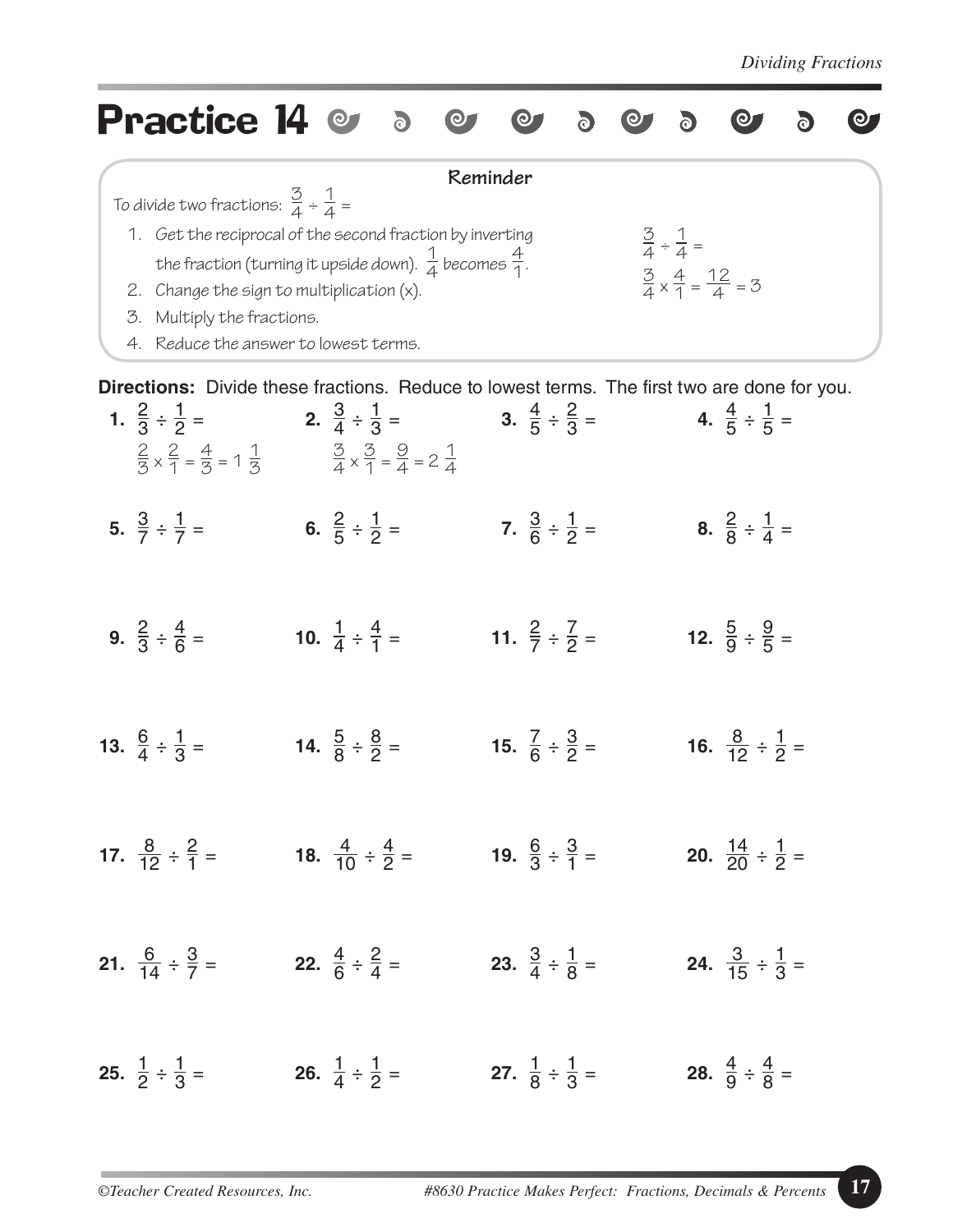| <b>Practice 22 @ 5</b>                                                       | $\odot$             | $\circ$ $\circ$ |                 | $\Theta$                                | $\delta$ | <b>O</b>                                  |  |  |
|------------------------------------------------------------------------------|---------------------|-----------------|-----------------|-----------------------------------------|----------|-------------------------------------------|--|--|
|                                                                              | Reminder            |                 |                 |                                         |          |                                           |  |  |
| To subtract decimals:                                                        |                     |                 |                 |                                         |          |                                           |  |  |
| 1. Use the ladder form.                                                      |                     |                 | $8.1 - 6.513 =$ |                                         |          |                                           |  |  |
| 2. Line up the decimals.                                                     |                     |                 |                 |                                         |          |                                           |  |  |
| 3. Use placeholder zeroes (if needed).                                       |                     |                 |                 | $8.900 \leftarrow$ (placeholder zeroes) |          |                                           |  |  |
| 4. Subtract the numbers                                                      |                     | $-6.513$        |                 |                                         |          |                                           |  |  |
| (borrow/regroup where necessary).                                            |                     |                 |                 |                                         |          | $1.587$ $\leftarrow$ (decimal stays three |  |  |
| 5. Line up the decimal in your answer<br>with the decimals from the problem. | places to the left) |                 |                 |                                         |          |                                           |  |  |

**Directions:** Use the reminder above to correctly subtract these decimals. The first two are done for you. Use a separate sheet of paper to complete #13–27.

| 1. 6.100                 | 2.                       | 0.900                                                | 3. 8.1                      |
|--------------------------|--------------------------|------------------------------------------------------|-----------------------------|
| $-1.834$                 |                          | $-0.813$                                             | $-3.66$                     |
| 4.266                    |                          | 0.087                                                |                             |
| 4. 17.03                 | 5. 8.013                 |                                                      | 6. 9.4                      |
| $-5.762$                 |                          | $-1.3$                                               | $-4.002$                    |
| 7.0.1                    | 8. 9                     |                                                      | 9. 4.113                    |
| $-0.011$                 |                          | $-5.713$                                             | $-2.332$                    |
| 10. 3.022                | 11. 5.019                |                                                      | 12.8                        |
| $-1.123$                 |                          | $-1.238$                                             | $-7.188$                    |
| 13. $2.1 - 1.08 =$       | <b>14.</b> $6 - 4.77 =$  |                                                      | 15. $3.01 - 2.897 =$        |
| 16. $2 - 0.003 =$        | <b>17.</b> $9 - 2.008 =$ |                                                      | <b>18.</b> $42 - 13.078 =$  |
| 19. $2.011 - 0.14 =$     |                          | <b>20.</b> $20 - 13.002 =$                           | <b>21.</b> $6.01 - 3.041 =$ |
| <b>22.</b> $7 - 2.421 =$ |                          | <b>23.</b> $34.2 - 5.022 =$                          | <b>24.</b> $13 - 11.91 =$   |
| <b>25.</b> $2 - 0.68 =$  |                          | <b>26.</b> $4.1 - 1.071 =$ <b>27.</b> $14 - 1.013 =$ |                             |